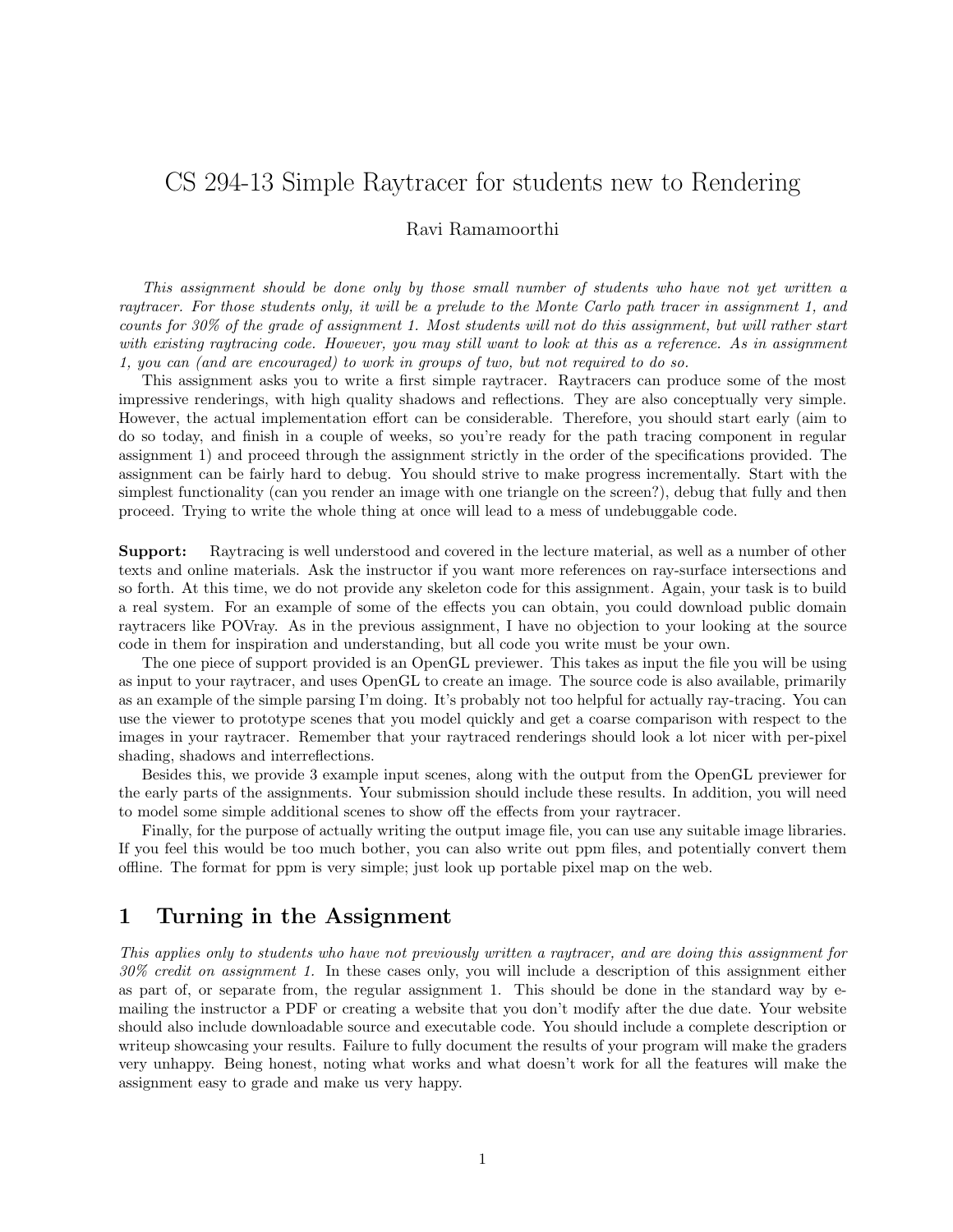# 2 What you need to implement

In general, you should implement a raytracer. The raytracer can be run on the command line with a single argument, that is an input file. All parameters are contained in the input file, whose format is specified below. Your raytracer will parse the input file, reading in geometry, materials, lights, transforms etc. It will then raytrace the scene displaying an image. You may augment the file format below with any commands you need for specific effects in your raytracer, provided you document them in your writeup. You also have a little flexibility in modifying this format, if you feel you need to. In that latter case, please check with me beforehand.

Finally, ray tracers (especially unaccelerated ones like what you are building) tend to be very slow. You should display some kind of progress indicator to let one see how much of the scene is done (text printed out is fine). Also, for debugging, always start with low resolution images (say  $160 \times 120$ ) and make sure things look reasonable before rendering final high resolution  $(640 \times 480)$  versions.

# 2.1 File Format

The input file consists of a sequence of lines, each of which has a command. For examples and clarifications, see the example input files as well as the source code for the OpenGL viewer. The lines have the following form. Note that in practice, you would not implement all these commands at once but implement the smallest subset to debug the first aspect of your raytracer (camera control), then implement more commands to go to the next step and so on. This subsection contains the complete file specification for reference.

- $\# \, comments$  This is a line of comments. Ignore any line starting with a  $\#$ .
- blank line The input file can have blank lines that should be ignored.
- command parameter1 parameter2 ... The first part of the line is always the command. Based on what the command is, it has certain parameters which should be parsed appropriately.

We now discuss each of the various commands you need to implement, along with the default values to use where appropriate.

#### 2.1.1 General

You should implement the following general commands:

- 1. size width height: The size command must be the first command of the file, which controls the image size.
- 2. maxdepth depth: The maximum depth (number of bounces) for a ray (default should be 5).
- 3. output filename: The output file to which the image should be written. You can either require this to be specified in the input, or you can use a suitable default like stdout or raytrace.bmp

#### 2.1.2 Camera

The camera is specified as follows. In general, there should be only one camera specification in the input file; what happens if there is more than one specification can be left undefined<sup>1</sup>.

1. camera lookfromx lookfromy lookfromz lookatx lookaty lookatz upx upy upz fov: The first set of parameters (except fov) is exactly what is specified to gluLookAt, which you should be familiar with. The next parameter controls the field of view, as in the parameter to gluPerspective. If you are confused about this, read the (very straightforward) implementation in the OpenGL viewer.

 ${}^{1}$ Because of the structure of the OpenGL viewer, it requires the camera to be specified before any geometry; it is fine if you require a similar condition, though this is likely to be irrelevant for raytracing.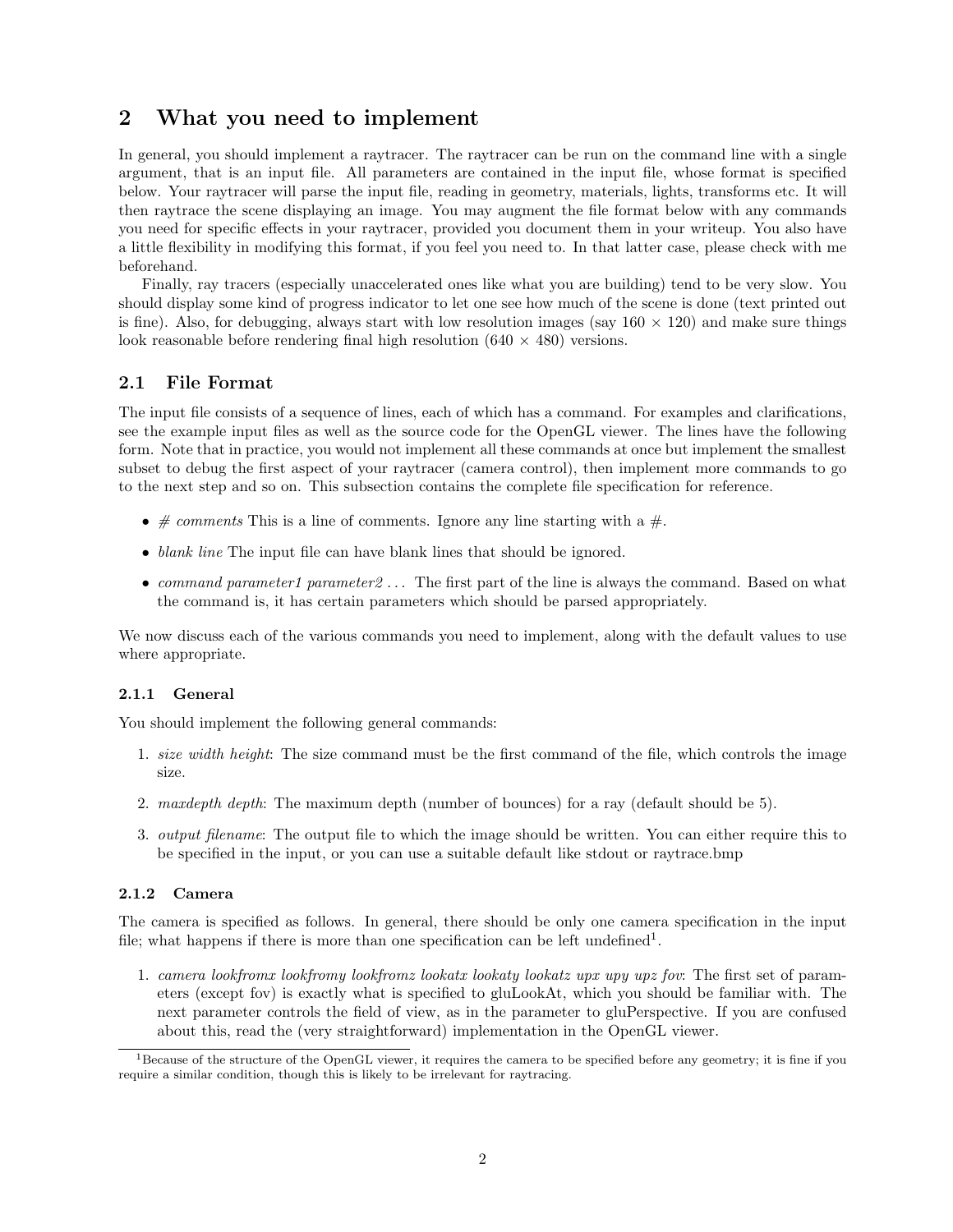#### 2.1.3 Geometry

For this assignment, you will worry only about spheres and triangles. These can be specified in a number of different ways. The first set of commands you need to implement are as follows:

- 1. sphere x y z radius: Defines a sphere with a given position and radius.
- 2. maxverts number: Defines a maximum number of vertices for later triangle specifications. It must be set before vertices are defined.
- 3. maxvertnorms number: Defines a maximum number of vertices with normals for later specifications. It must be set before vertices with normals are defined.
- 4. vertex x  $y \thinspace z$ : Defines a vertex at the given location. The vertex is put into a pile, starting to be numbered at 0. This is very similar to the OFF file format in assignment 2.
- 5. vertexnormal x y z nx ny nz: Similar to the above, but define a surface normal with each vertex. The vertex and vertexnormal set of vertices are completely independent (are as maxverts and maxvertnorms).
- 6. tri v1 v2 v3: Create a triangle out of the vertices involved (which have previously been specified with the vertex command). The vertices are assumed to be specified in counter-clockwise order. Your code should internally compute a face normal for this triangle.
- 7. trinormal v1 v2 v3: Same as above but for vertices specified with normals. In this case, each vertex has an associated normal, and when doing shading, you should interpolate the normals for intermediate points on the triangle.

#### 2.1.4 Transformations

You should be able to apply a transformation to each of the elements of geometry (and also light sources). These correspond to right-multiplying the modelview matrix in OpenGL and have exactly the same semantics. It is up to you how exactly to implement them. At the very least, you need to keep track of the current matrix. For triangles, you might simply transform them to the eye coordinates and store them there. For spheres, you could store the transformation with them, doing the trick of pre-transforming the ray, intersecting with a sphere, and then post-transforming the intersection point. The required transformations to implement are:

- 1. translate  $x \, y \, z$ . Translate to a given position.
- 2. rotate x y z angle: Rotate by angle (in degrees) about the given axis as in OpenGL.
- 3. *scale x y z*: Scale by the corresponding amount in each axis.
- 4. pushTransform: Push the current modeling transform on the stack as in OpenGL. You might want to do pushTransform immediately after setting the camera to preserve the "identity" transformation.
- 5. popTransform: Pop the current transform from the stack as in OpenGL. The sequence of popTransform and pushTransform can be used if desired before every primitive to reset the transformation (assuming the initial camera transformation is on the stack as discussed above).

#### 2.1.5 Lights

You should implement the following lighting commands. With respect to comparison to the OpenGL model, lights here have a single color for both diffuse and specular components.

- 1. directional x y z r g b: The direction to the light source, and the color, as in OpenGL.
- 2. point  $x y z r q b$ : The location of a point source and the color, as in OpenGL.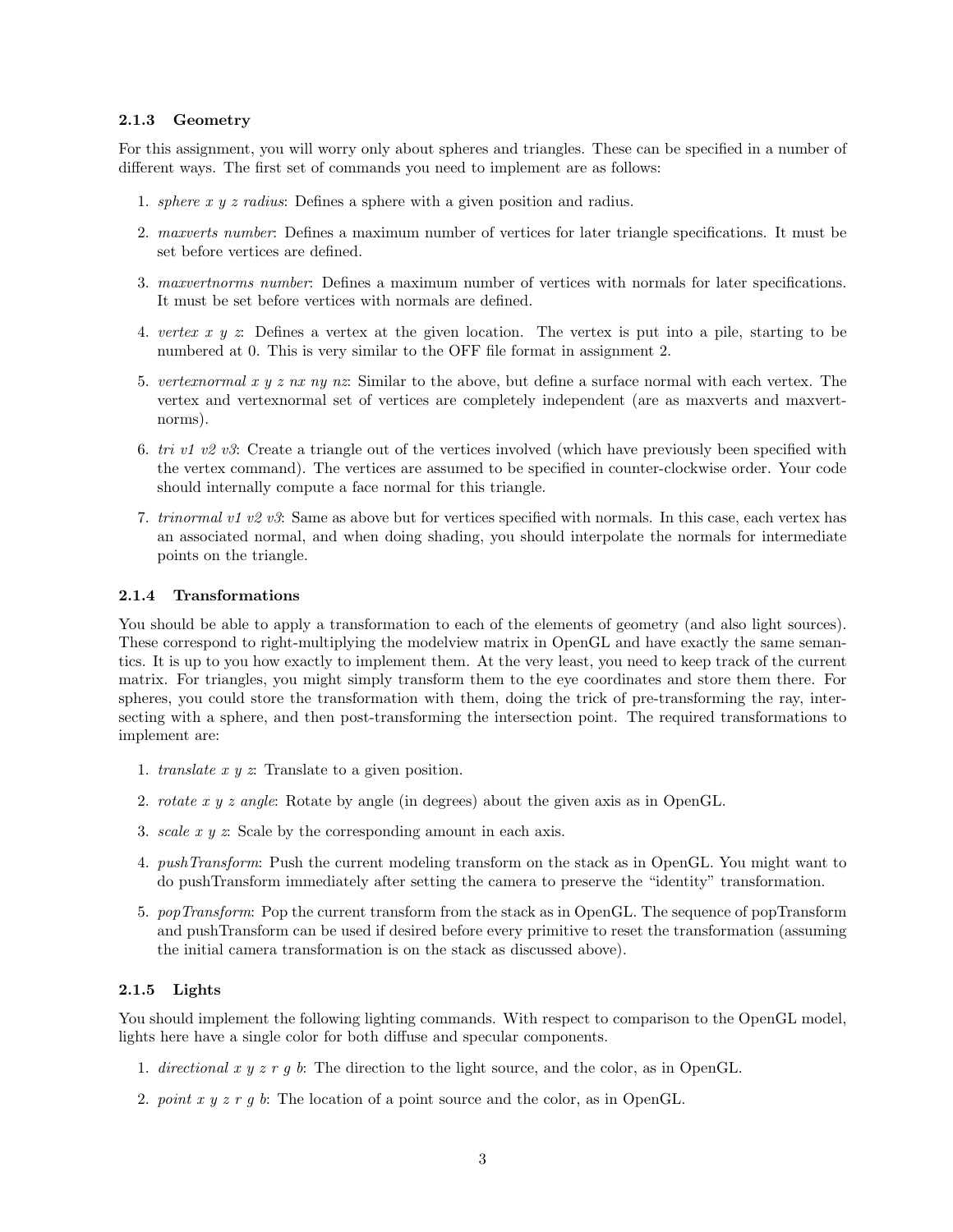- 3. attenuation const linear quadratic: Sets the constant, linear and quadratic attenuations (default 1,0,0) as in OpenGL.
- 4. ambient r g b: The global ambient color to be added for each object (default is  $(2,2,2,2)$ )

#### 2.1.6 Materials

Finally, you need to implement the following material properties.

- 1. diffuse r g b: Diffuse color as in OpenGL.
- 2. specular r g b: Specular color as in OpenGL.
- 3. shininess s: Shininess as in OpenGL.
- 4. emission r g b: Emissive color as in OpenGL.

# 2.2 Writeup (10 points

Some points will be allocated for a simple and clear writeup that documents your project. This has more credit than in previous assignments because you will have responsibility for modeling scenes that show off some of the cooler features of your assignment. Extra credit will be available for the most technically and artistically challenging images produced as a result. For now, keep the scenes you model relatively simple. The focus should be on showing the technical achievements of your raytracer, rather than on the modeling.

# 2.3 Camera

The first step is to implement the camera model. The user should be able to specify the camera, and you should test using a simple scene. You should in particular, include the images corresponding to the first test scene which shows a single quad (for now, it's acceptable if you code up a simple ray-quad intersection test and don't worry about shading). For this part of the assignment, you will need to know how to set a camera, and how to generate corresponding rays for each pixel. Get this part completely debugged before proceeding further.

### 2.4 Ray-Surface Intersection tests

Now, you should implement the core of your raytracer, which are the ray-surface intersection tests, in this case case for triangles and spheres. You should debug separately with each primitive, making sure things work as expected. In your writeup, at least include the images of the second test scene of a dice (from each of the camera positions specified)<sup>2</sup>.

Next, you should implement transformations, allowing the user to specify transformed geometry. You should at the least show the results of running on the third test scene (the table with ellipses and spheres). Again, shading is not yet important, but you should be sure the core ray-surface intersection tests for geometry are debugged.

#### 2.5 Lighting and Shadows

Next, you should implement shading. For this, simply implement the OpenGL shading model essentially. In particular, the color at each point is given by

$$
C = K_a + K_e + \sum_{i=1}^{n} S_i L_i \left( K_d \max(l_i \cdot n, 0) + K_s (n \cdot h_i)^{shininess} \right), \qquad (1)
$$

<sup>2</sup>Shading is not too important for now. I've just used a separate ambient color for each face. It's not clear it makes sense for your raytracer to follow this trick; you might imagine adding a command to just explicitly set the color for each face without worrying about lighting for now.